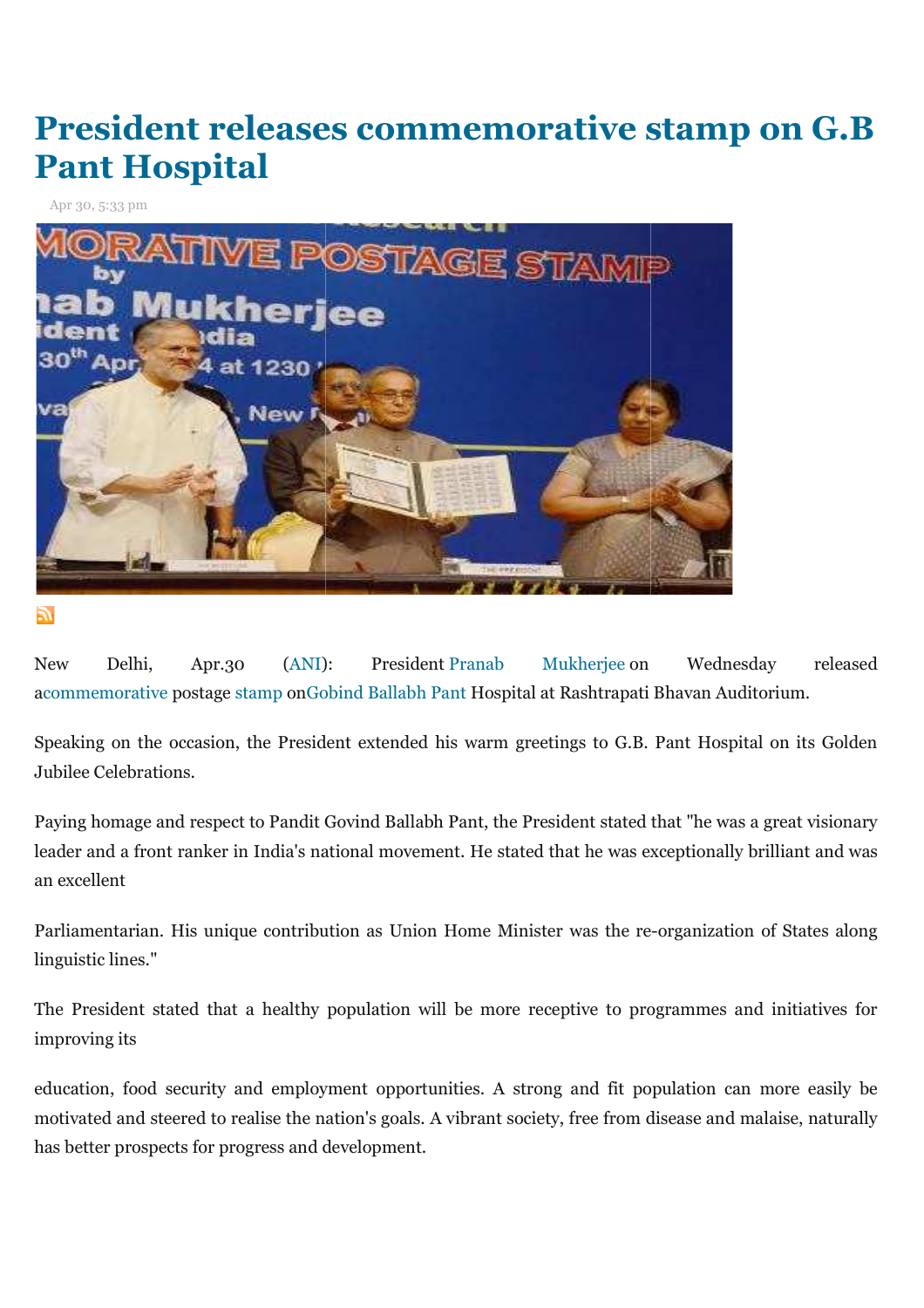The President said that "a successful healthcare system should be comprehensive in terms of its quality, availability and affordability. In India, extending Government's health coverage has always been a priority. The National Rural Health Mission was conceived to take healthcare to the doorstep of the rural population through a network of sub-centres, and primary as well as community health centres. In recent years, improved infrastructure, trained manpower, effective drugs and modern equipment have enhanced delivery of health services and justified extension of the Mission to urban communities as well."

He said that India's triumph in eradicating polio from our population, our success in checking Kala Azar and the fifty percent decline in malaria are results that give us reason to be proud. However, such advanced healthcare is most often at a cost that is beyond the reach of the common people, he said. While the Rashtriya Swasthya Bima Yojana has been efficacious to an extent, development of a more comprehensive facility available for primary, secondary and tertiary healthcare would go a long way in providing greater 'health security' to our people.

The President said that sound initiatives by our people in recent years have brought about a silent revolution in some areas of healthcare. The telemedicine project - using satellite technology, has linked remote rural health centres with super-specialty hospitals, bringing expert knowledge and assistance to distant communities that could not, earlier, even dream of such a service.

"To take our health sector further towards self-sufficiency, we must encourage every effort in innovation, development of

indigenous technologies and formulations that are better suited to our population and climate. We need to further facilitate local manufacture and abundant availability of sophisticated medicine and equipment; and we need to expand our disease surveillance mechanisms. These pre-requisites must be given due precedence now and in the coming years," President added.

He said that he would very much like to see more super-specialty centres of nuclear medicine, advanced oncology, neurology, cardiology and nephrology in a variety of locations that ensure greater accessibility. We can create facilities that are at par with the best in the world - or better and we can do more to attract the best talent to serve in them.

He said that he had no doubt that given adequate infrastructure and opportunities, our medical colleges and research centres will be able to deliver creative and ingenious solutions to current medical challenges that will bring our nation great credit.

The President said that public expenditure on health-care in India (at just 1.2 per cent of our GDP) is much lower than that in many developed countries. Our efforts in expansion of our healthcare and medical education infrastructure must be sustained and intensified.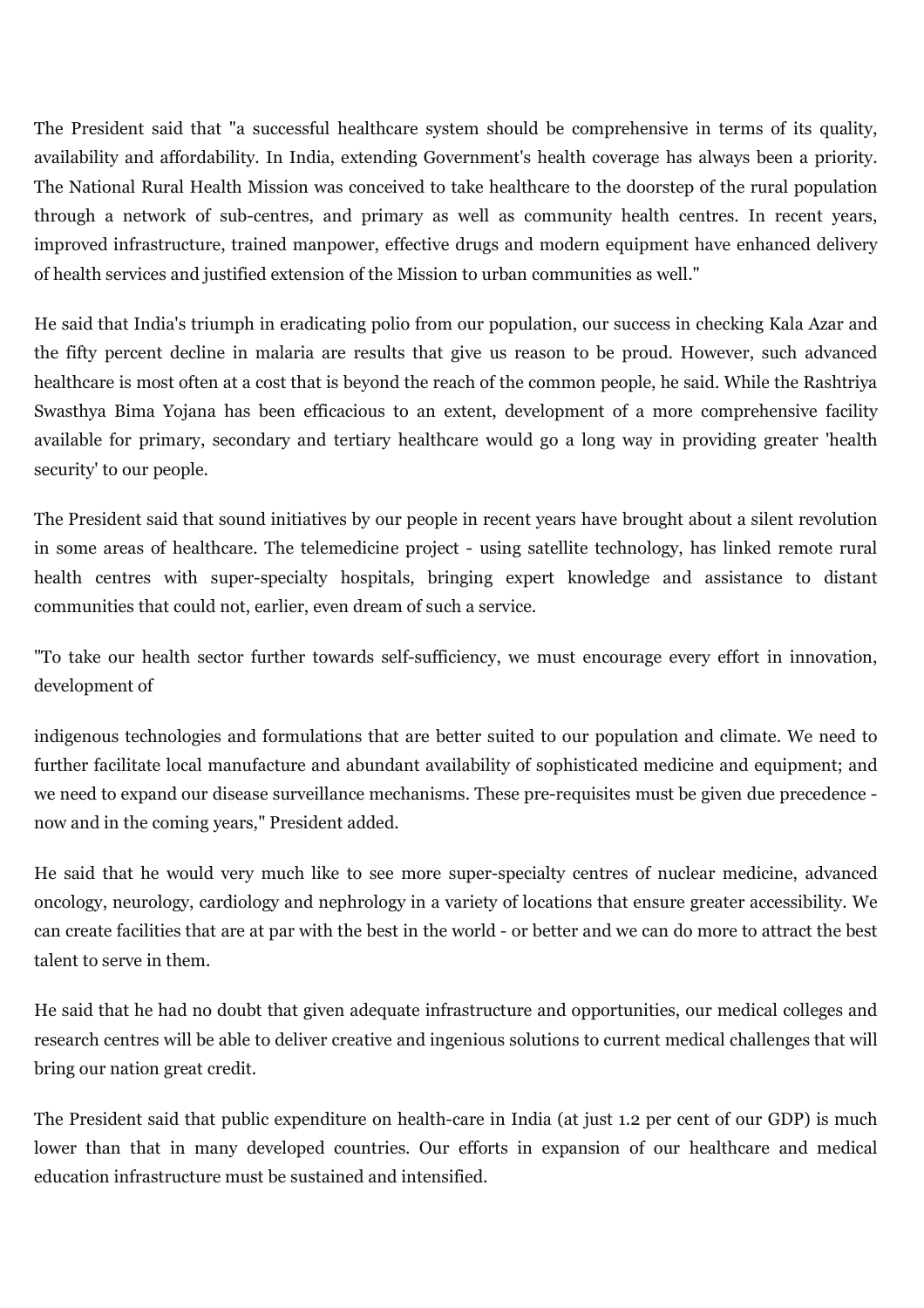"The establishment of six additional institutes on the model of the All India Institute of Medical Sciences is a good step in the right direction. Our medical colleges must continuously up-grade their curriculum and frequently review their research activities. With regard to adequate numbers of competent healthcare professionals, the Twelfth Plan targets a ratio of 354 medical professionals per one lakh people. We must extend ourselves to attain this goal," he stated.

The President emphasized that the medical profession is one of the most noble vocations, associated with piety and

compassion. It requires a harmony of knowledge with a humane spirit. Healing the sick and nursing the infirm are posited as God's own work carried out through human hands. Doctors and nurses receive the sacred trust of patients and their care givers and all those who come to them with hope and faith. Medical colleges, therefore, have the important responsibility of sensitizing and cultivating in their students such values.

He said that the G.B. Pant Hospital 's expansion plans anticipate the current and future demands for world class health-care services. Enhanced facilities will contribute to raising academic and service standards and he looked forward to the success and early realization of these initiatives.

Among the dignitaries present on the occasion were Shri Najeeb Jung, Lt. Governor of Delhi, Ms. P. Gopinath, Secretary, Department of Post and Shri Sanjay Kumar Srivastava, Chief Secretary of Delhi. (ANI)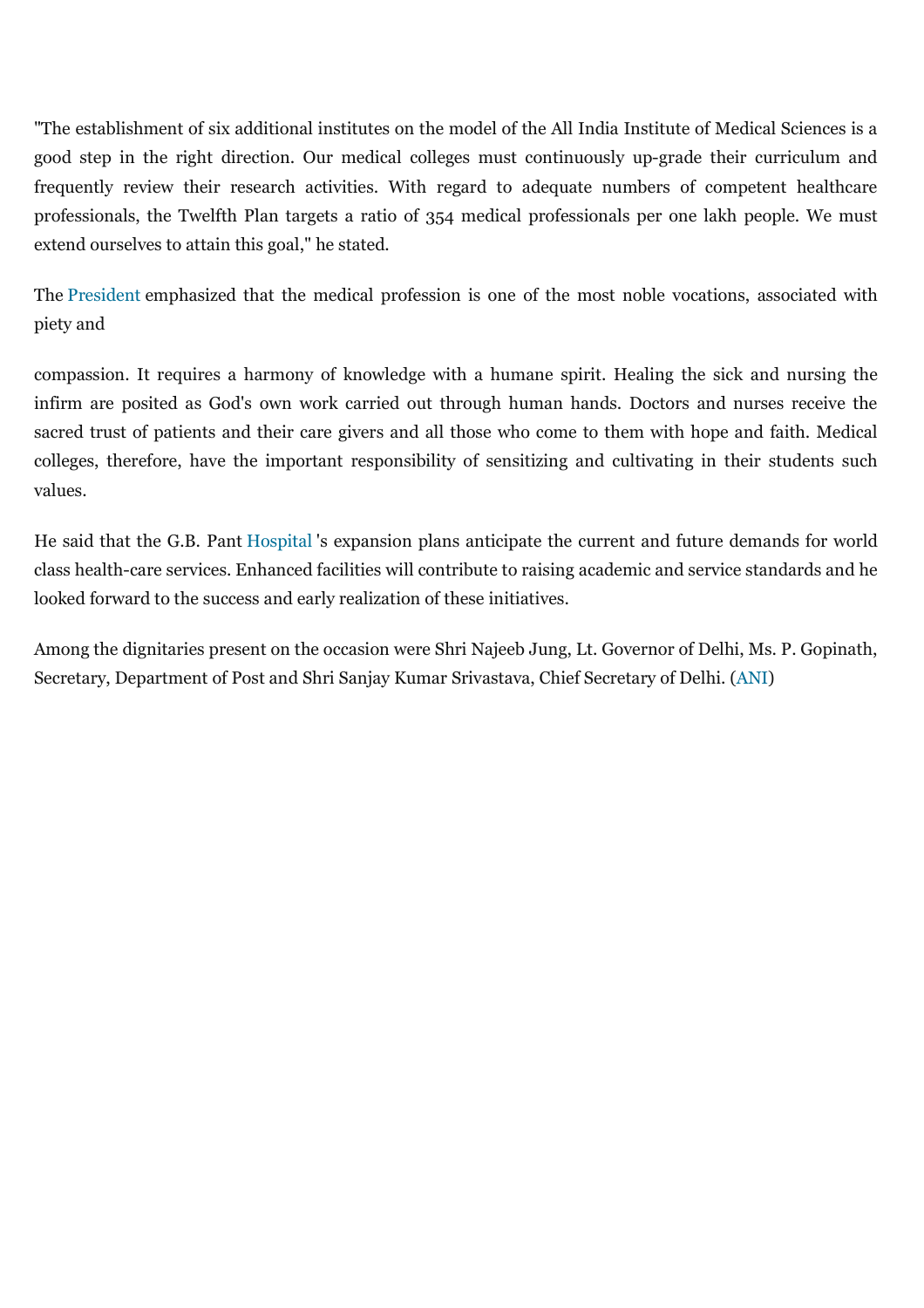





हिंदी में

## **Vice President of India** Shri M. Hamid Ansari



- " Home
- <sup>#</sup> Profile
- <sup>■</sup> VPI & Constitution
- <sup>■</sup> Election of the VPI
- " Speeches
- <sup>■</sup> Press Releases
- Messages
- " Photo Gallery
- " VP's Secretariat
- " Discretionary Grants
- $\scriptstyle\rm I\hspace{-0.04cm}I\hspace{-0.04cm}I$  Accounts Disclosure Reports
- **Former Vice Presidents**
- **RTI Act 2005**

 $-64 + 17$ 

<sup>III</sup> Recruitment Notice

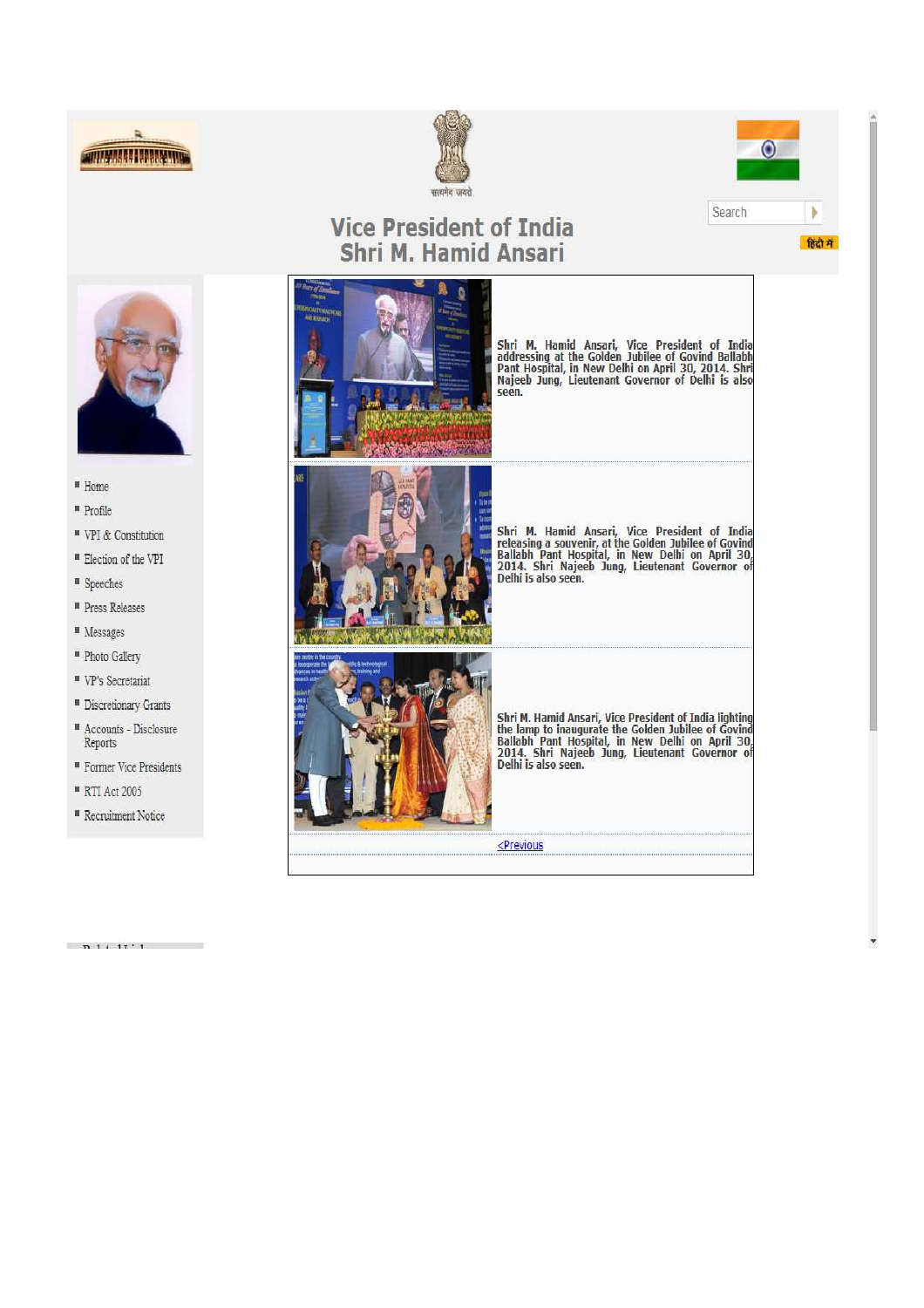## **Press Information Bureau Government of India Vice President's Secretariat**

30-April-2014 19:32 IST

## **Vice President Inaugurates Golden Jubilee Function of Govind Ballabh Pant Hospital, New Delhi**

**The Vice President of India Shri M. Hamid Ansari** has said that a substantial expansion and strengthening of the public sector healthcare system would be required if we are to meet the health needs of rural and even urban areas. The bulk of the population today relies upon private sector health providers, paying amounts which they cannot afford, because of the inadequate reach of the public sector. Delivering inaugural address at the **"Golden Jubilee function of Govind Ballabh Pant Hospital at Maulana Azad Medical College"** here today, he said that efforts would have to be made to find a workable way of encouraging cooperation between the public and private sector in achieving health goals.

He said that an unhealthy population imposes enormous social and economic costs on society and hinders sustainable development. Universal access to quality health care is therefore a social necessity and an imperative for sustained economic growth. It is a critical element of inclusive development and nation-building.

The Vice President said that despite the gradual progress of recent decades, infant mortality in our country is still over 40 per 1000, while maternal mortality is 2 per1000 live births. Healthy life expectancy remains about 55 years, compared with close to 70 years reported in countries such as China, the US and Japan. About 40 per cent of all deaths in India are still due to infections. The majority of the remainder is mainly due to non-communicable diseases.

He opined that our healthcare system still suffers from major weaknesses which need to be addressed comprehensively and urgently to enable us to attain our healthcare objectives. Availability of health care services is quantitatively inadequate both in terms of physical infrastructure and trained manpower. The overall shortage is exacerbated by a wide geographical variation in availability across the country. Rural areas are especially poorly served. The quality of healthcare services varies considerably in both the public and private sector. Many practitioners in the private sector are actually not qualified doctors. Regulatory standards are not adequately defined, and in any case, are ineffectively enforced.

The Vice President expressed his concern that inadequacy of resource allocation is reflected in the fact that India currently spends only 1.2 percent of its GDP on publicly funded health care. This is considerably less than most other comparable countries. These problems are likely to worsen in the future as our large population continues to grow. Healthcare costs are expected to increase because, with rising life expectancy, a larger proportion of our population will become vulnerable to chronic Non Communicable Diseases. Public awareness of treatment possibilities is also increasing and which, in turn, increases the demand for medical care.

**Following is the text of Vice President's inaugural address :** "I am happy to be here for this ceremony to commemorate the Golden Jubilee of the Gobind Ballabh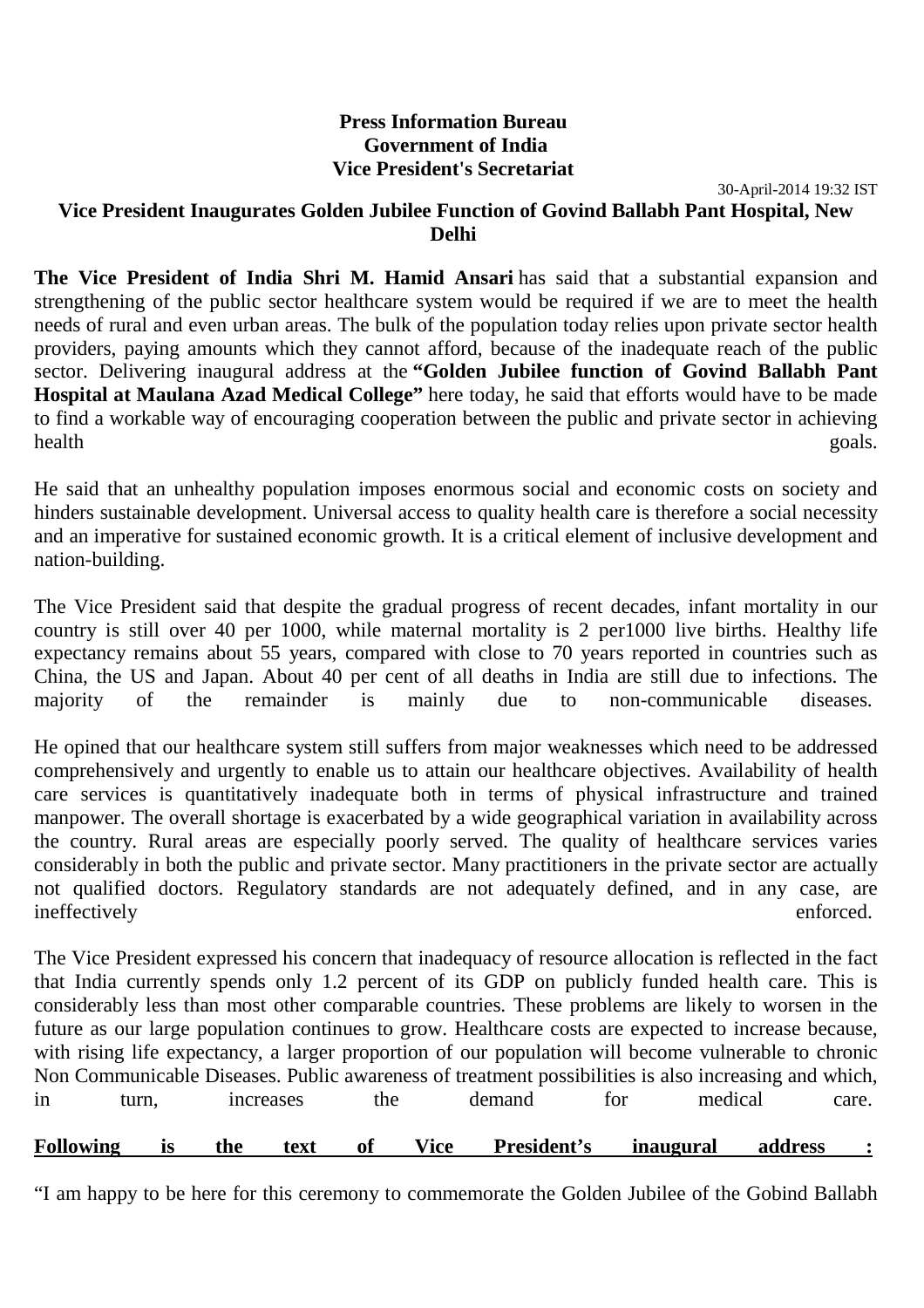Pant Hospital, an important institution for healthcare services in our capital. Since its commissioning in 1964 by Prime Minister Nehru the Hospital has emerged as an acclaimed institution for tertiary healthcare. It has also established itself as centre for excellence in post-graduate education, research and training. The credit for this goes to the doctors, nurses, students, faculty and staff - past and present – and to their dedication and hard work. I also take this opportunity to extend my heartiest felicitations to the four awardees who are being recognized today for their outstanding contributions and distinguished service.

The importance of a healthy population is well understood by this audience. An unhealthy population imposes enormous social and economic costs on society and hinders sustainable development. Universal access to quality health care is therefore a social necessity and an imperative for sustained economic growth. It is a critical element of inclusive development and nation-building.

Recent decades have witnessed notable progress. Our health care system today is a mix of public and private sector providers of health services. Networks of healthcare facilities at the primary, secondary and tertiary level, run mainly by State Governments, provide free or very low cost medical services. There is also an extensive private healthcare sector, covering the entire spectrum of healthcare facilities serving a large section of our population.

Due to these efforts almost all indicators of health in the country have shown a positive trend. Life expectancy has increased, infant and maternal mortality have gone down. Due to large scale immunization/vaccination programs many communicable diseases have been controlled, if not totally eradicated. High quality preventive and curative care is now available within the country for treating complicated diseases and performing complex procedures. India is also emerging as an important destination for what is termed as 'medical tourism'.

Much more, however, needs to be done before we can attain our declared objective of universal healthcare coverage in the country.

Despite the gradual progress of recent decades, infant mortality in our country is still over 40 per 1000, while maternal mortality is 2 per1000 live births. Healthy life expectancy remains about 55 years, compared with close to 70 years reported in countries such as China, the US and Japan. About 40 per cent of all deaths in India are still due to infections. The majority of the remainder is mainly due to non-communicable diseases

It is evident that the cost of disease and disability on our society is considerable. According to a 2013 Study by the University College, London, the burden of ill health imposed on Indian society is equivalent, in lost potential welfare terms, to 12.5 per cent of GDP for infectious and allied complaints and 12.5 percent of GDP for non-communicable diseases.

Our healthcare system still suffers from major weaknesses which need to be addressed comprehensively and urgently to enable us to attain our healthcare objectives.

Availability of health care services is quantitatively inadequate both in terms of physical infrastructure and trained manpower. The overall shortage is exacerbated by a wide geographical variation in availability across the country. Rural areas are especially poorly served.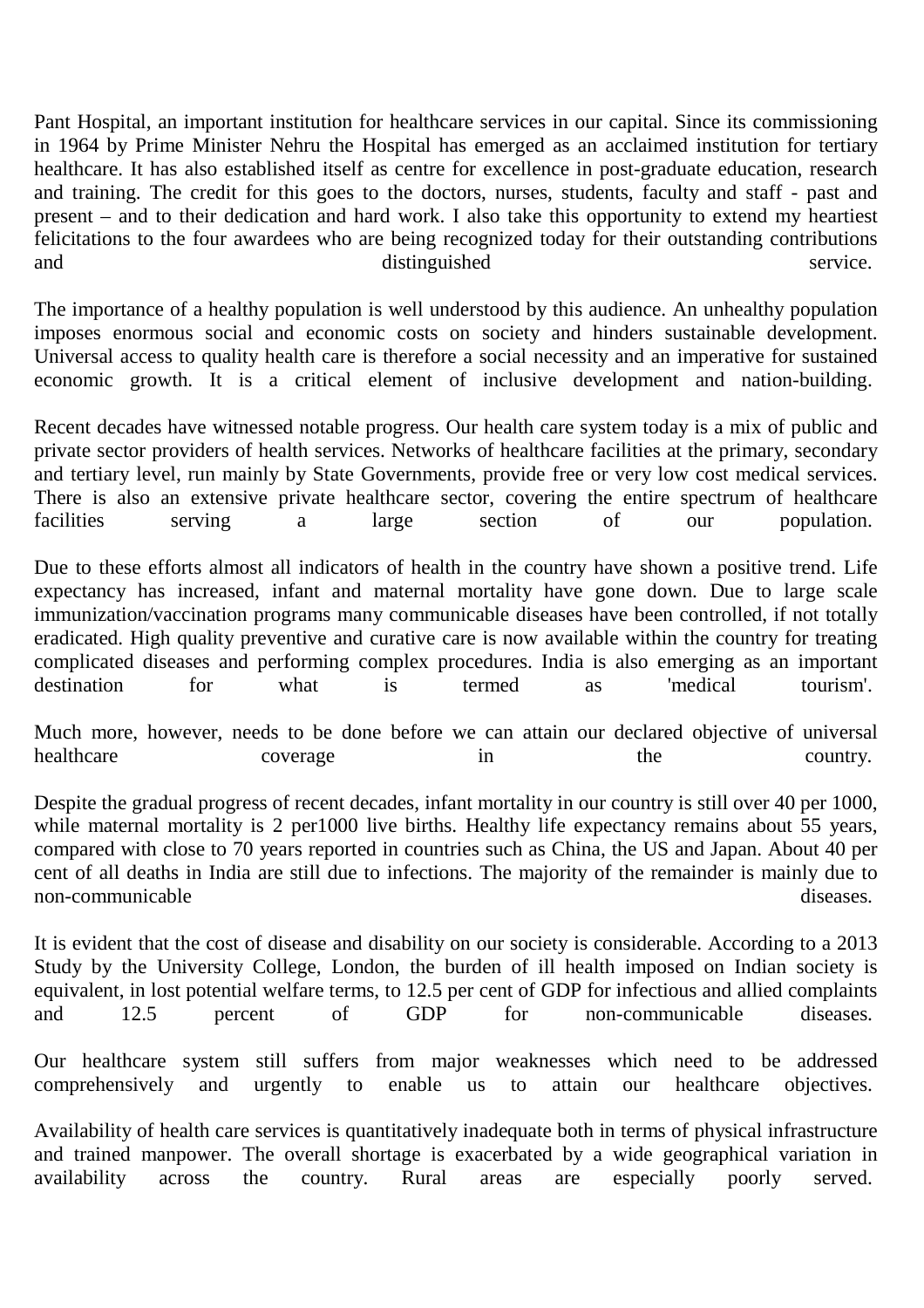The quality of healthcare services varies considerably in both the public and private sector. Many practitioners in the private sector are actually not qualified doctors. Regulatory standards are not adequately defined, and in any case, are ineffectively enforced.

Affordability of health care is a serious problem for the vast majority of the population, especially in tertiary care. Lack of extensive and adequately funded public health services pushes large numbers of people to incur heavy out of pocket expenditures on services purchased from the private sector.

Inadequacy of resource allocation is reflected in the fact that India currently spends only 1.2 percent of its GDP on publicly funded health care. This is considerably less than most other comparable countries.

These problems are likely to worsen in the future as our large population continues to grow. Healthcare costs are expected to increase because, with rising life expectancy, a larger proportion of our population will become vulnerable to chronic Non Communicable Diseases. Public awareness of treatment possibilities is also increasing and which, in turn, increases the demand for medical care.

Government is cognizant of the importance of this issue and the challenges that lie ahead. The Twelfth Plan seeks to strengthen initiatives to expand the reach of healthcare and work towards the long term objective of establishing a system of Universal Health Coverage.

In this endeavour, a substantial expansion and strengthening of the public sector healthcare system would be required if we are to meet the health needs of rural and even urban areas. The bulk of the population today relies upon private sector health providers, paying amounts which they cannot afford, because of the inadequate reach of the public sector.

Efforts would have to be made to find a workable way of encouraging cooperation between the public and private sector in achieving health goals.

Above all, the percentage of health sector related resource allocation would have to be increased to 2.5 per cent by the end of the Twelfth Plan from the current 1.2 percent. This would need to be accompanied with the availability of skilled human resources.

As we move ahead on the path to attain universalized healthcare coverage in the country, hospitals such as GB Pant, would continue to play an important role by providing first rate and affordable medical services to the people, training future generations of medical practitioners and promoting high quality research in medical sciences.

I wish the Hospital many more years of service to the nation in healthcare delivery and medical sciences education. I thank you for inviting me.

Jai Hind."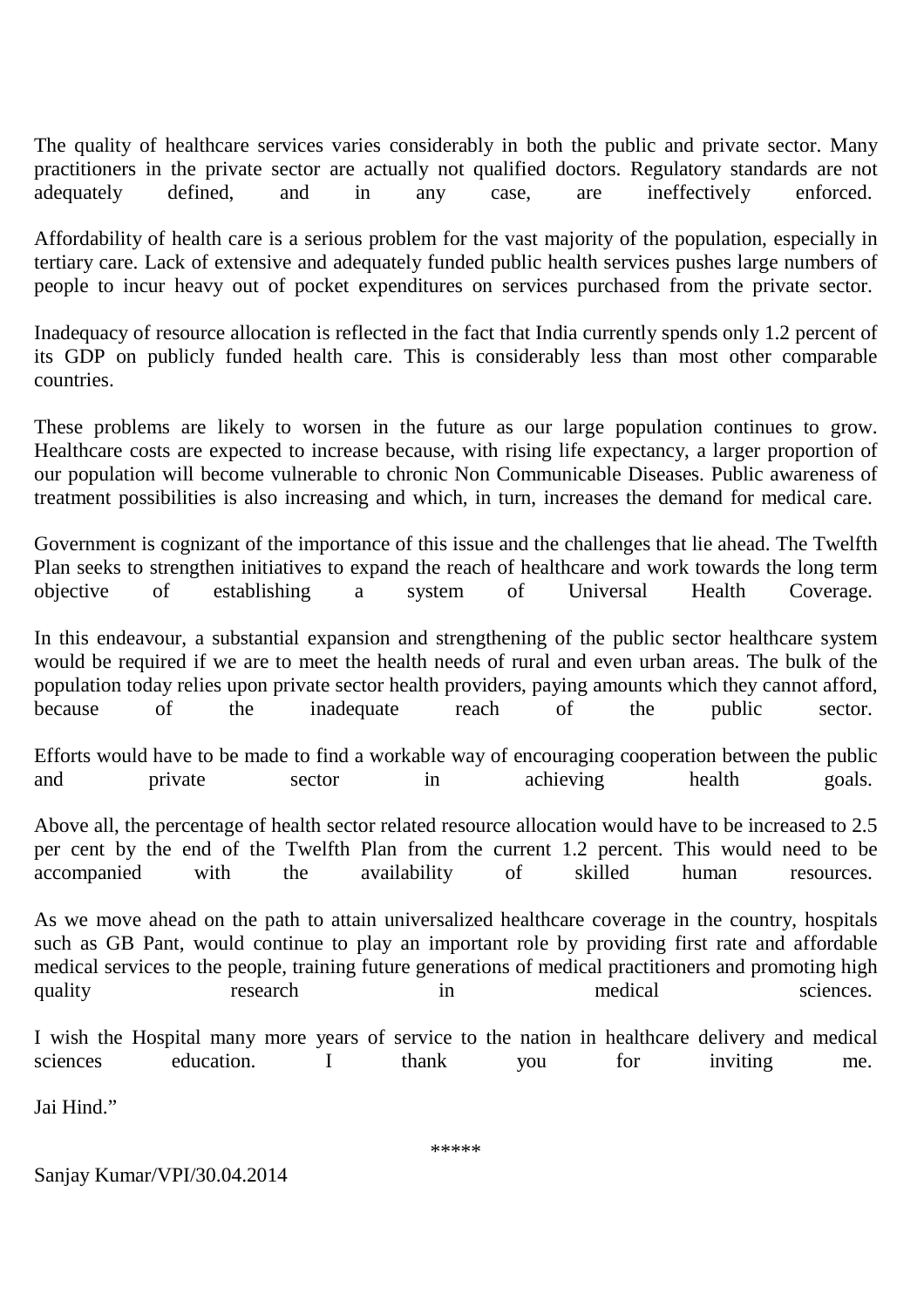### पत्र सूचना कार्यालय, भारत सरकार

**Press Information Bureau, Government of India** 

ः<br>प्रिटर के अन**ुकूल प**ृष**्ठ** 

्त्रि मित्र क**ो भे**जें

 $A+$ 

## उपराष्ट्रपति ने नई दिल्ली में गोविंद बल्लभ पंत अस्पताल के स्वर्ण जयंती समारोह का शुभारंभ किया

उपराष्ट्रपति मोहम्मद हामिद अंसारी ने कहा कि यदि हमें ग्रामीण और शहरी क्षेत्रों की स्वास्थ्य जरूरतें पूरी करनी हैं तो उसके लिए सार्वजनिक क्षेत्र की स्वास्थ्य प्रणाली में व्यापक विस्तार और उसे मजबूत करने की जरूरत होगी। आज अधिसंख्य आबादी निजी क्षेत्र की स्वास्थ्य सेवाओं पर निर्भर है और उन्हें स्वास्थ्य सेवा हासिल करने के लिए उतना खर्चा करना पड़ता है जितनी उनकी हैसियत नहीं होती। उपराष्ट्रपति ने कहा कि ऐसा इसलिए होता है क्योंकि उन्हें सरकारी स्वास्थ्य सेवाएं पर्याप्त मात्रा में सुलभ नहीं हैं। आज नई दिल्ली में मौलाना आजाद मेडिकल कॉलेज में गोविंद बल्लभ पंत अस्पताल के स्वर्ण जयंती समारोह का शुभारंभ करते हुए उपराष्ट्रपति ने यह बात कही। उन्होंने कहा कि स्वास्थ्य लक्ष्य हासिल करने में सार्वजनिक और निजी क्षेत्र के बीच सहयोग को बढ़ावा देने के रास्ते तलाशने होंगे।

उपराष्ट्रपति ने कहा कि ऐसी आबादी जो स्वस्थ नहीं होती वह सामाजिक और आर्थिक रूप से बहुत बोझिल होती है और सतत विकास की राह में बाधा बनती है। उन्होंने कहा कि सबको अच्छी स्वास्थ्य देखभाल उपलब्ध कराना सामाजिक जरूरत है और सतत आर्थिक वृद्धि के लिए अनिवार्य है।

उपराष्ट्रपति ने कहा कि हाल के दशकों में धीमी प्रगति के बावजूद देश में अब भी प्रत्येक एक हजार शिशुओं में से 40 शिशु मौत के शिकार होते हैं। उन्होंने कहा कि शिशु को जन्म देते समय एक हजार माताओं में से दो की मौत हो जाती है। उन्होंने कहा कि इस समस्या से निपटने के लिए स्वास्थ्य सेवाओं पर और अधिक खर्च करने की जरूरत है। फिलहाल सकल घरेलू उत्पाद का सिर्फ एक दशमलव दो प्रतिशत ही सरकारी स्वास्थ्य देखभाल पर खर्च किया जाता है।

a a a



 $v$  2014

• मार्च, 2014 के लिए औद्योगिक श्रमिक**ो**ं के लिए उपभ**ोक्**ता मूल्य सूचकांक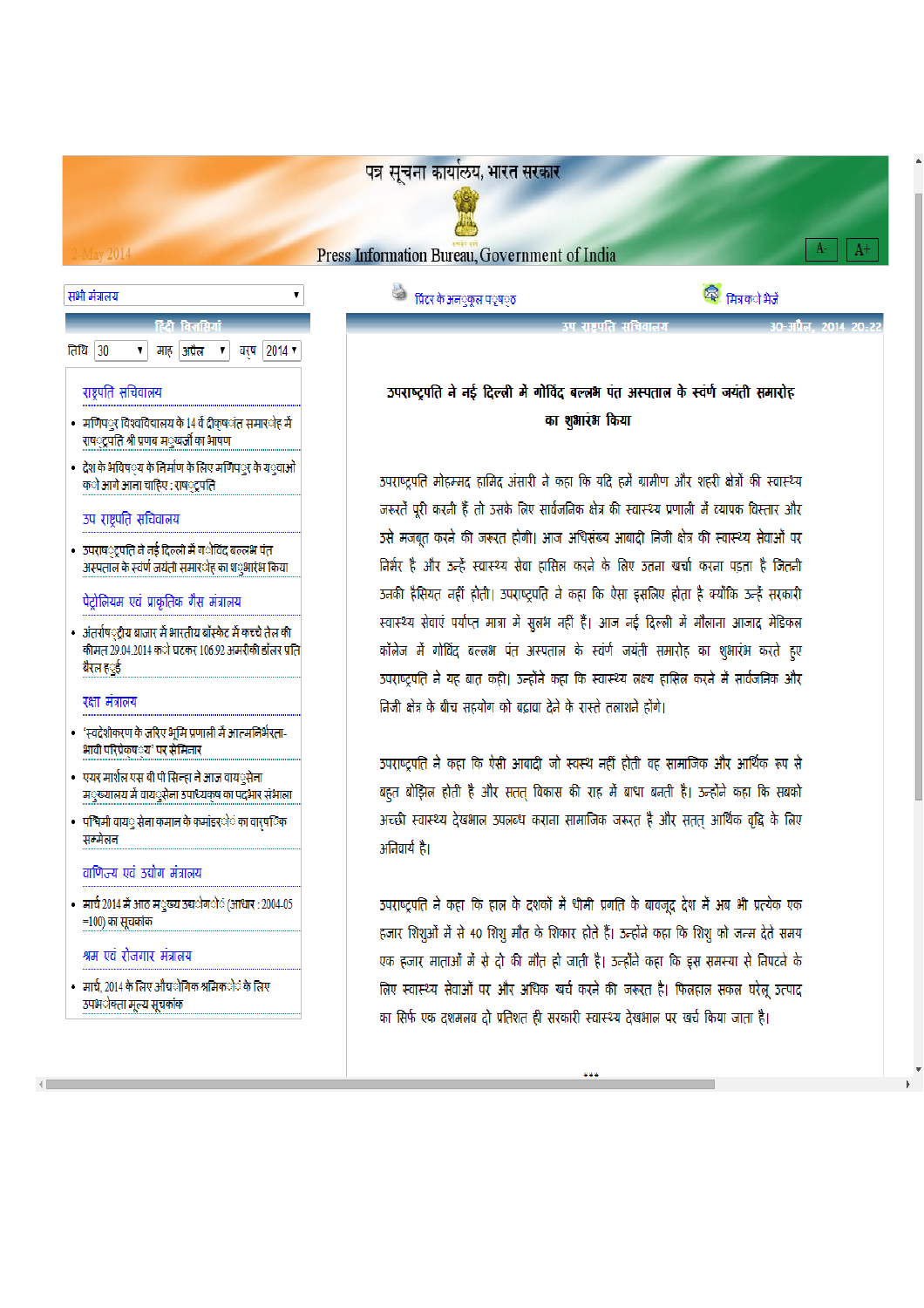# LIEUTENANT GOVERNOR'S SECRETARIAT, DELHI

| Home                               | »  |
|------------------------------------|----|
| Lt. Governor's Profile             | »  |
| LG Listening Post(For Grievances)  |    |
| <b>Former Lt. Governors</b>        | »  |
| <b>Constitutional Provisions</b>   | ≫  |
| <b>Appointment with Hon'ble LG</b> | y, |
| <b>Messages</b>                    | ≫  |
| <b>Speeches</b>                    | ≫  |
| <b>Cause List</b>                  | »  |
| <b>Press Releases</b>              | ≫  |
| <b>RTI</b>                         | »  |
| <b>Photo Gallery</b>               | ≫  |
| <b>Archives</b>                    | ≫  |
| <b>Contact Us</b>                  | »  |
| <b>Branch Officers</b>             | ≫  |
| <b>Location Map</b>                | ≫  |

## **Related Links**

- Delhi Police
- Delhi Government
- Municipal Corporation Of Delhi (MCD)
- New Delhi Municipal Council (NDMC)
- Delhi Assembly
- Delhi Development Authority (DDA)

### Dated: Feb 26, 2014

## **MESSAGE**

I am happy to learn that G. B. Pant Hospital is celebrating its Golden Jubilee in the year 2014 and is releasing a Coffee Table Book on this occasion.

The G. B. Pant hospital is a flag ship medical institute of Delhi and has in its 50 years of existence delivered health care services to the people with full dedication and compassion. Over the years, it has also taken lead in defining newer trends in medical research and has come to be recognized as a super-specialty hospital today. It is important that the benefits of health care be passed on to all sections of society, especially the poor and needy. It is my hope that the hospital will continue to offer the best of health care services in the years to come too.

I have been informed that the hospital will be celebrating its Golden Jubilee by organizing a number of events and activities. I wish these celebrations all the success.

#### (NAJEEB JUNG)

**Back to messages**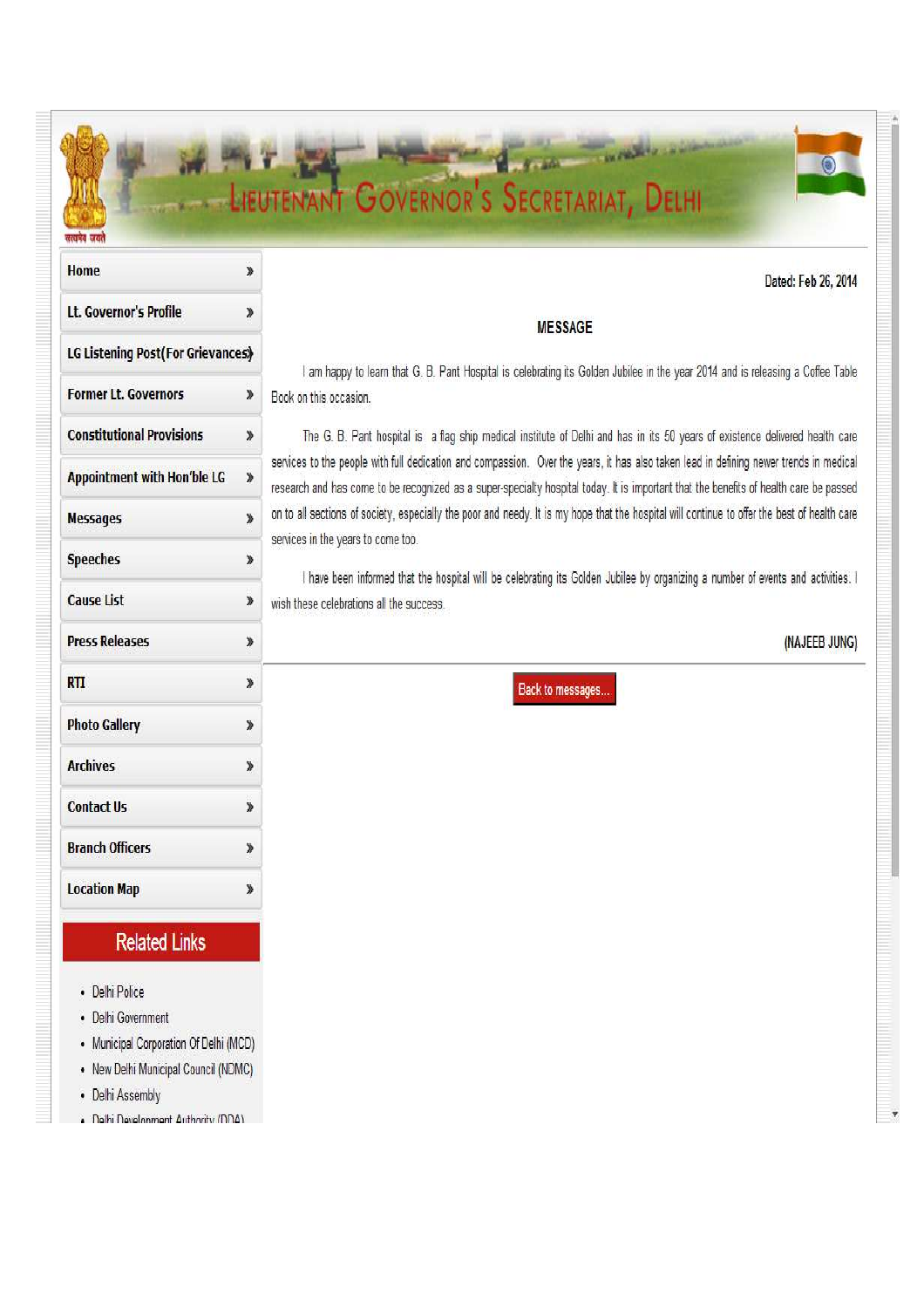## President to release commemorative stamp on G **B Pant Hospital**

Apr 30, 12:46 pm



By ANI | ANI – Wed 30 Apr, 2014

New Delhi, Apr.30 (ANI): President Pranab Mukherjee on Wednesday released a commemorative postage stamp on Gobind Ballabh Pant Hospital at Rashtrapati Bhavan Auditorium.

Speaking on the occasion, the President extended his warm greetings to G.B. Pant Hospital on its Golden Jubilee Celebrations.

Paying homage and respect to Pandit Govind Ballabh Pant, the President stated that "he was a great visionary leader and a front ranker in India's national movement. He stated that he was exceptionally brilliant and was an excellent Delhi, Apr.30 (ANI): President Pranab Mukherjee on Wednesday released a commemorative postage stamp<br>nd Ballabh Pant Hospital at Rashtrapati Bhavan Auditorium.<br>king on the occasion, the President extended his warm greetings

Parliamentarian. His unique contribution as Union Home Minister was the re re-organization of States along linguistic lines."

The President stated that a healthy population will be more receptive to programmes and initiatives for improving its

education, food security and employment opportunities. A strong and fit population can more easily be motivated and steered to realise the nation's goals. A vibrant society, free from disease and malaise, naturally has better prospects for progress and development. erjee on Wednesday released a commemorative postage stamp on<br>an Auditorium.<br>his warm greetings to G.B. Pant Hospital on its Golden Jubilee<br>bh Pant, the President stated that "he was a great visionary leader ar<br>ated that he

The President said that "a successful healthcare system should be comprehensive in terms of its quality, availability and affordability. In India, extending Government's health coverage has always be been a priority. The National Rural Health The President said that "a successful healthcare system should be comprehensive in terms of its quality, availability and<br>affordability. In India, extending Government's health coverage has always been a priority. The Nati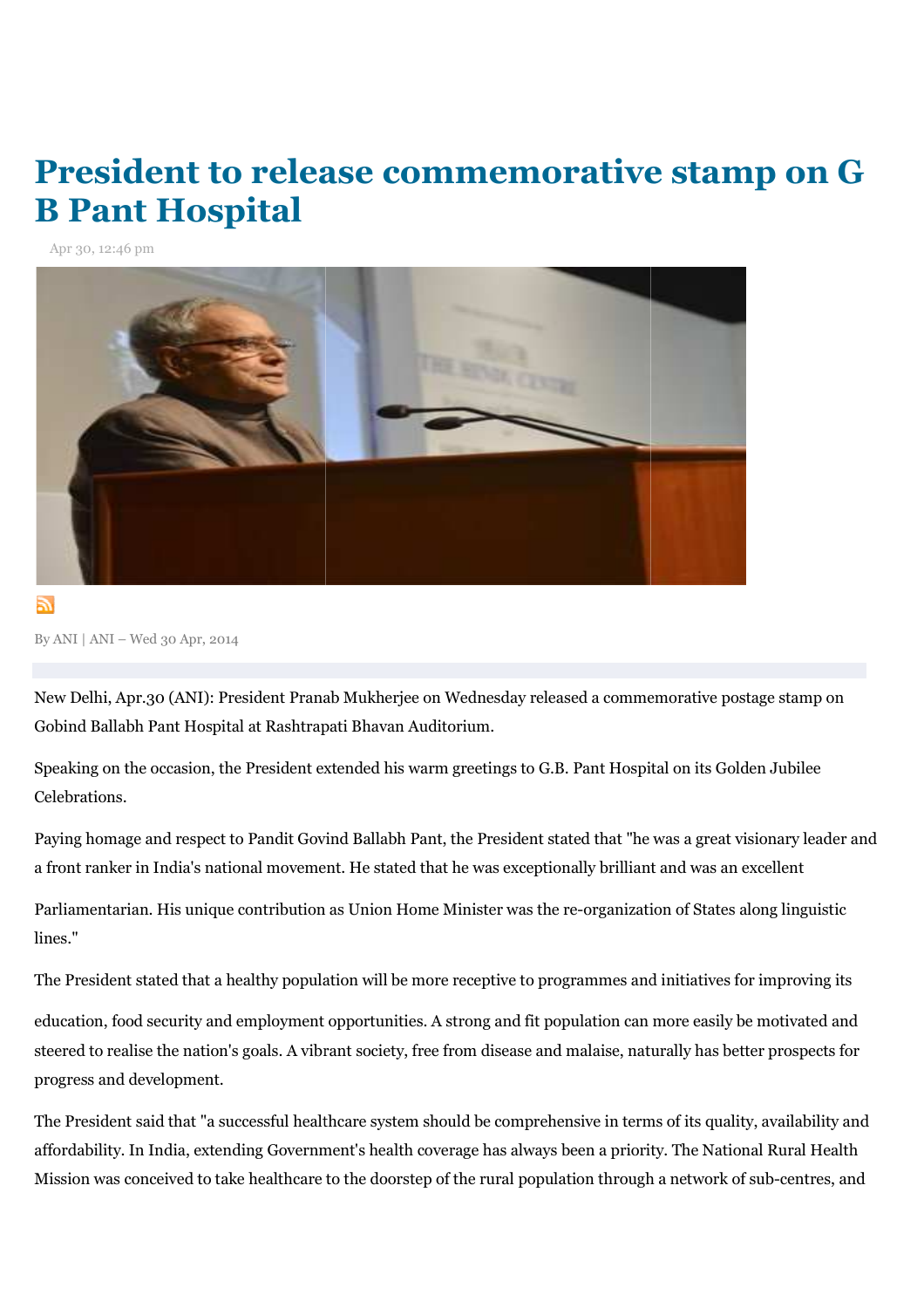primary as well as community health centres. In recent years, improved infrastructure, trained manpower, effective drugs and modern equipment have enhanced delivery of health services and justified extension of the Mission to urban communities as well."

He said that India's triumph in eradicating polio from our population, our success in checking Kala Azar and the fifty percent decline in malaria are results that give us reason to be proud. However, such advanced healthcare is most often at a cost that is beyond the reach of the common people, he said. While the Rashtriya Swasthya Bima Yojana has been efficacious to an extent, development of a more comprehensive facility available for primary, secondary and tertiary healthcare would go a long way in providing greater 'health security' to our people.

The President said that sound initiatives by our people in recent years have brought about a silent revolution in some areas of healthcare. The telemedicine project - using satellite technology, has linked remote rural health centres with super-specialty hospitals, bringing expert knowledge and assistance to distant communities that could not, earlier, even dream of such a service.

"To take our health sector further towards self-sufficiency, we must encourage every effort in innovation, development of

indigenous technologies and formulations that are better suited to our population and climate. We need to further facilitate local manufacture and abundant availability of sophisticated medicine and equipment; and we need to expand our disease surveillance mechanisms. These pre-requisites must be given due precedence - now and in the coming years," President added.

He said that he would very much like to see more super-specialty centres of nuclear medicine, advanced oncology, neurology, cardiology and nephrology in a variety of locations that ensure greater accessibility. We can create facilities that are at par with the best in the world - or better and we can do more to attract the best talent to serve in them.

He said that he had no doubt that given adequate infrastructure and opportunities, our medical colleges and research centres will be able to deliver creative and ingenious solutions to current medical challenges that will bring our nation great credit.

The President said that public expenditure on health-care in India (at just 1.2 per cent of our GDP) is much lower than that in many developed countries. Our efforts in expansion of our healthcare and medical education infrastructure must be sustained and intensified.

"The establishment of six additional institutes on the model of the All India Institute of Medical Sciences is a good step in the right direction. Our medical colleges must continuously up-grade their curriculum and frequently review their research activities. With regard to adequate numbers of competent healthcare professionals, the Twelfth Plan targets a ratio of 354 medical professionals per one lakh people. We must extend ourselves to attain this goal," he stated.

The President emphasized that the medical profession is one of the most noble vocations, associated with piety and